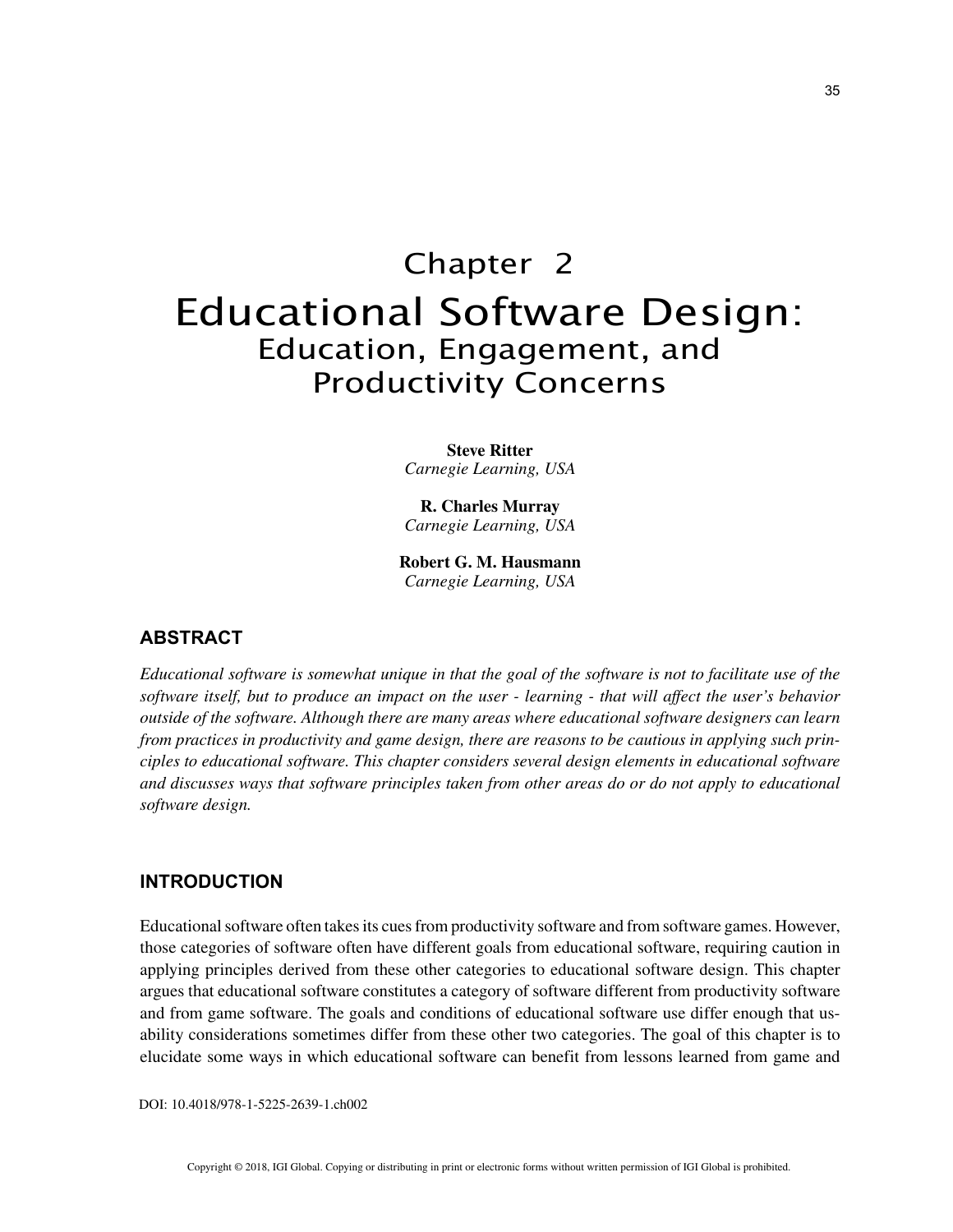productivity software and some ways in which the goals of educational software are different enough that different principles need to be used.

In recent years, game designers have sought to distinguish usability principles for good game design from those espoused for normal business (often called "productivity") software (Isbister & Schaffer, 2008; Schell, 2014). The two types of software have different goals. Productivity software typically strives to allow the user to accomplish her goal in as efficient a manner as possible. Clarity and predictability are paramount. In contrast, the primary goal in game software is to entertain. Rather than trying to minimize the time the user spends in the software (or the number of clicks to accomplish a goal), the game designer's goal may be to encourage the user to stay with the software for a longer period of time and to do more "work." Clarity and predictability are not always the most important considerations. Some mystery and surprise may add to the delight of a game. The difference in goals between games and productivity software has led to differences in design styles and recommendations for the two types of software.

Educational software constitutes a third type of software, distinct from either productivity software or game software. While some principles of design overlap with principles from these domains, others remain distinct. These distinctions are driven by the different context of educational software. Like productivity software, educational software emphasizes clarity, at least with respect to educational content. However, like game software, educational software is not overly focused on reaching the goal with a minimum amount of effort. In fact, imposing effort is often part of the educational pedagogy (c.f. Bjork and Bjork, 2011).

These three types of software overlap and intermingle in interesting ways, mixing goals and methods to achieve their aims. For instance, "serious games" (aka educational games) combine the high-level goals of entertaining and educating the user. At a more detailed level, good educational software borrows techniques from productivity software to help the user efficiently get past topics that are not on the learning agenda in order to focus on topics that are. This chapter outlines ways in which educational software both differs from, and shares with, productivity and game software.

Based on over 50 years combined experience in designing adaptive educational software, the authors will propose principles of good educational software design, illustrated with examples from Carnegie Learning's Cognitive Tutor® and MATHia®. Topics discussed will include unique characteristics of educational software users, balancing helping the student with achieving educational goals, assessing the student's knowledge, transparency and "gaming" the system, the several voices of educational software, consistency vs. variety in the user interface, encouraging mistakes, and aligning the software's reward structure with educational objectives.

## **BALANCING USABILITY WITH EDUCATIONAL GOALS**

Good productivity software tries to do everything it reasonably can for the user, even anticipating the user's needs. From automatically completing forms, to scheduling appointments based on email, to actually driving the user to the appointments, productivity software's attempts to help users complete tasks more easily and efficiently is ever-expanding.

Game software often does something similar, if more subtly. For instance, virtual worlds abstract away from messy details of reality so that the user can focus on the game action. If "eating" to have energy is not important to the game action, it is not important in the virtual world. Game software helps